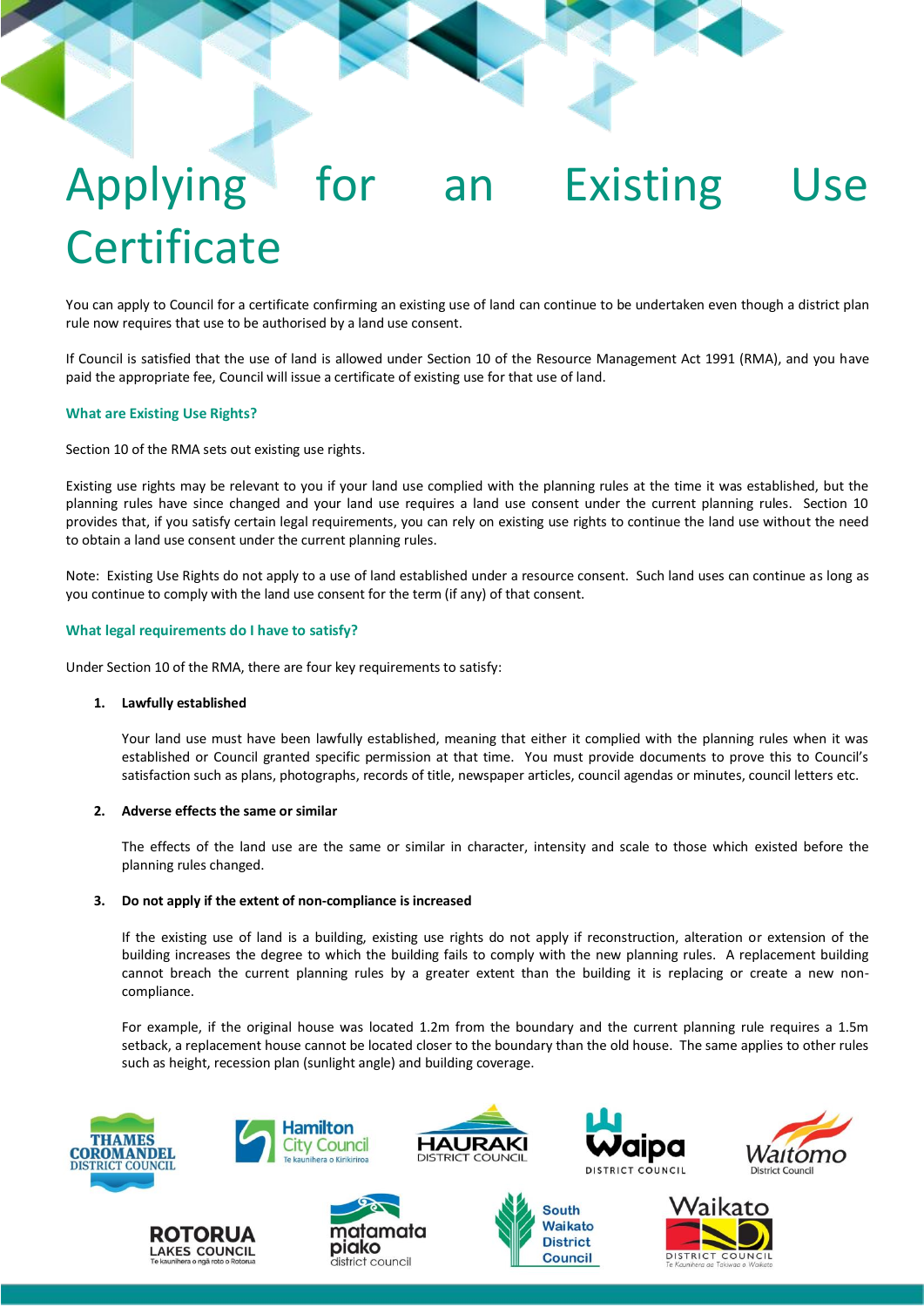# **4. Cease after 12 months**

Existing use rights cease to exist after a land use has been discontinued for 12 months after the planning rule(s) changed.